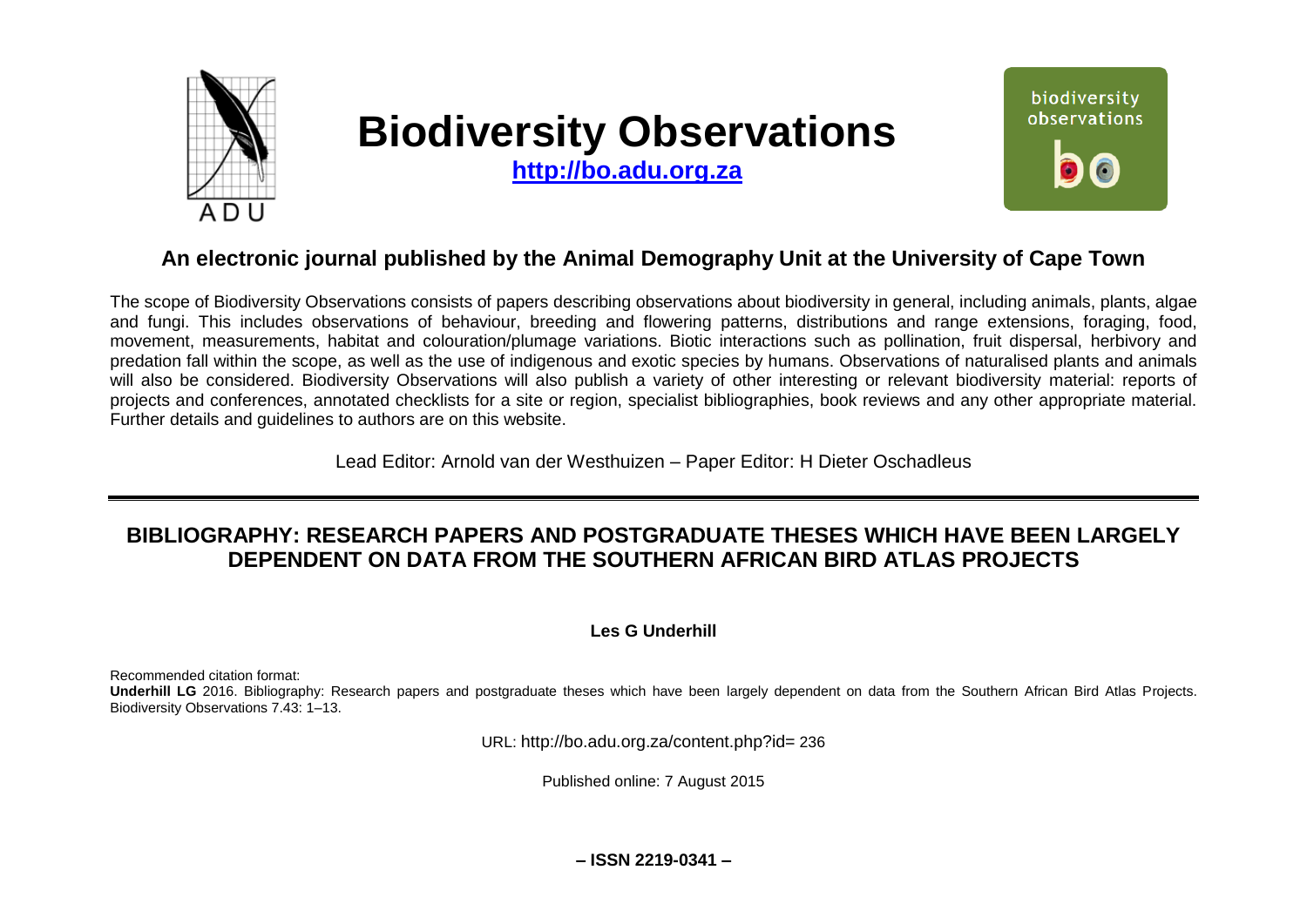

## **BIBLIOGRAPHY**

# **BIBLIOGRAPHY: RESEARCH PAPERS AND POSTGRADUATE THESES WHICH HAVE BEEN LARGELY DEPENDENT ON DATA FROM THE SOUTHERN AFRICAN BIRD ATLAS PROJECTS**

*Les G Underhill*

Animal Demography Unit, Department of Biological Sciences, University of Cape Town, Rondebosch, 7701 South Africa

Email: les.underhill@uct.ac.za

#### **Introduction**

The databases of the two bird atlas projects in southern Africa have been widely used in research, as a resource both for papers and postgraduate projects. The scope and the volume of the applications of these two databases are almost certainly exceptional in relation to similar projects worldwide. This collection of papers is a monument to the citizen scientists who collected the overwhelming bulk of the data.

From the Animal Demography Unit side, we are extremely grateful to all the researchers and students who have chosen these data to illustrate their ideas, test hypothesis in ecological theory, develop models, and draw inferences. There is no doubt that these projects and their databases have not only benefited academic research, but also the birds themselves. Theories in biodiversity conservation have tested using the bird atlas data; the ideas which turn out to be practical finally get implemented on the ground. For example, in her PhD thesis, Ana Rodrigues, University of Sheffield, developed new algorithms for the efficient selection of nature reserves (Rodrigues

2002). A concept which starts out in a PhD thesis, ultimately gets adopted in practice, to the benefit of biodiversity conservation.

The primary data collection period for the first bird atlas project (then referred to as the Southern African Bird Atlas Project, SABAP, and now known as SABAP1) was 1987–91, and incorporated data from as far back as 1980, and in some regions included data until 1993 (Harrison & Underhill 1987). The SABAP1 database consists of 7.3 million records of bird distribution for Botswana, Lesotho, Namibia, South Africa, Swaziland and Zimbabwe, collected using a 15 minute grid (and a 30 minute grid in Botswana) (Harrison & Underhill 1997). The two introductory chapters to the published atlas (Harrison et al. 1997a, b) contain important background information on the project methods and the limitations to data interpretation, and a useful summary of the geographical backdrop to the project (Harrison & Underhill 1997, Allan et al. 1997). Both chapters are available on the ADU website; see the References.

Data collection for the Second Southern African Bird Atlas Project (SABAP2) commenced in July 2007. In June 2015, the project completed its 10th year of data collection (Underhill & Brooks 2016), and is currently in its 10th year. By early August 2016, more than nine million records of bird distribution were in the SABAP2 database. The spatial scale is nine times finer than that of SABAP2, and uses a five-minute grid (Underhill 2016).

This paper provides a bibliography of published research which undertook extensive analyses of data from the First or Second Southern African Bird Atlas Projects (SABAP1 or SABAP2). For the papers and theses listed, the criterion for inclusion was that bird atlas data were pivotal to underpin the publication. Papers are listed by year; theses are listed in alphabetical order.

In addition, publications relating to SABAP2 are contained in the ADU's ejournal, Biodiversity Observations (previously Ornithological Observations). These were not refereed papers, and it was therefore deemed inappropriate to include them in the bibliography itself. They are listed in a separate section after the theses. Several of these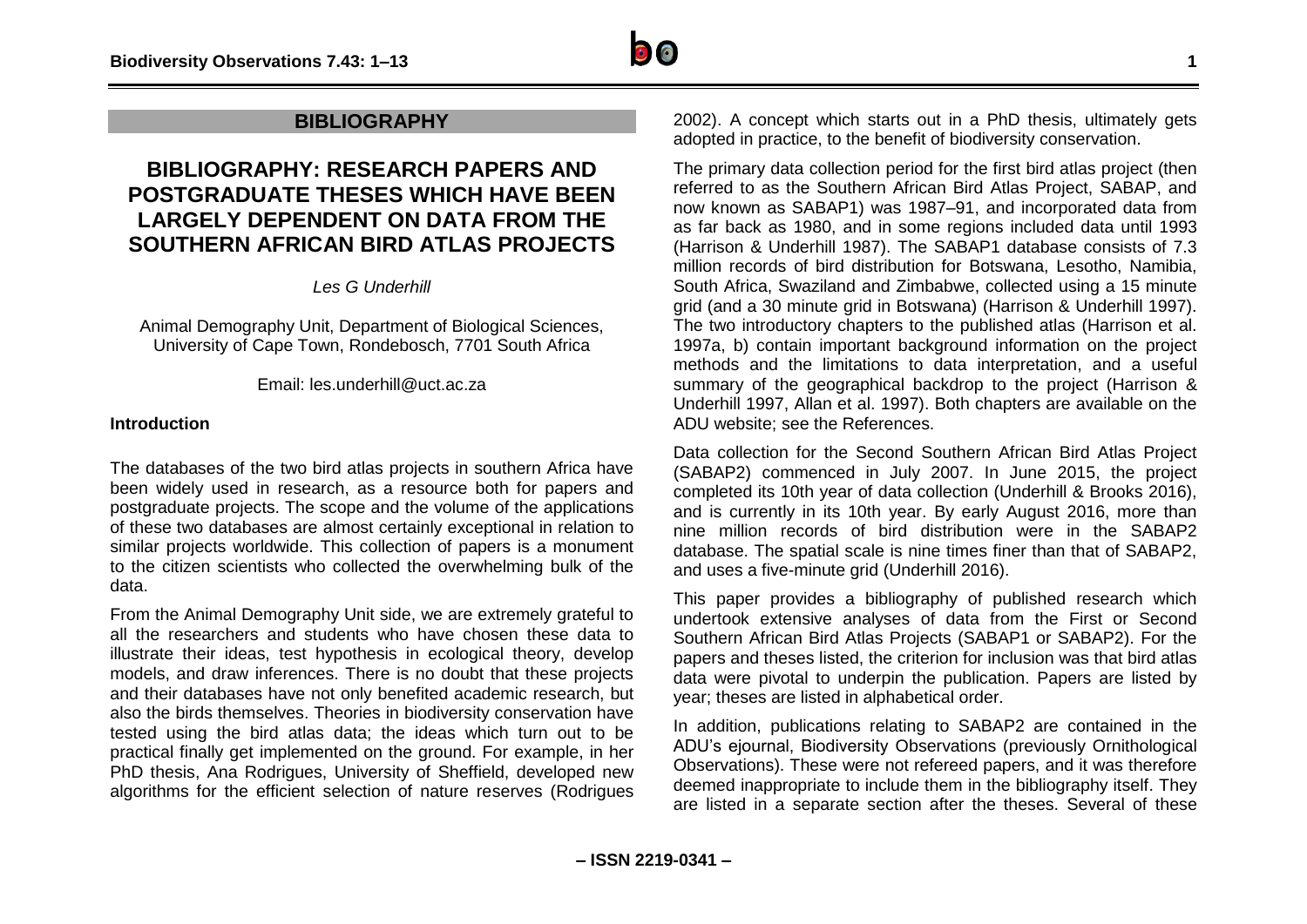

papers relate to comparisons, for particular quarter degree grid cells, between the observations made during the SABAP1 and during SABAP<sub>2</sub>

This bibliography is inevitably incomplete. Details of papers which have been omitted can be emailed to les underhill@uct.ac.za and will be included as supplements to this paper.

#### **Acknowledgements**

Arjun Amar, Brian Huntley, Dieter Oschadleus, Marc Herremans and Res Altwegg have helped make this list as complete as feasible. Thousands of citizen scientists created these databases. The bibliography is a celebration of citizen science.

#### **References**

#### **Allan DG, Harrison JA, Herremans M, Navarro RA, Underhill LG**

1997. Introduction and methods. In Harrison JA, Allan DG, Underhill LG, Herremans M, Tree AJ, Parker V, Brown CJ (eds) The atlas of southern African birds. Vol. 1: Non-passerines. Johannesburg: BirdLife South Africa: lxv–ci. Available online at

[http://www.adu.uct.ac.za/sites/default/files/image\\_tool/images/352/pa](http://www.adu.uct.ac.za/sites/default/files/image_tool/images/352/past_projects/sabap_1/SABAP1_Introduction.pdf) [st\\_projects/sabap\\_1/SABAP1\\_Introduction.pdf.](http://www.adu.uct.ac.za/sites/default/files/image_tool/images/352/past_projects/sabap_1/SABAP1_Introduction.pdf)

**Harrison JA, Underhill LG** 1997. Introduction and methods. In Harrison JA, Allan DG, Underhill LG, Herremans M, Tree AJ, Parker V, Brown CJ (eds) The atlas of southern African birds. Vol. 1: Nonpasserines. Johannesburg: BirdLife South Africa: xliii–lxiv. Available online at

[http://www.adu.uct.ac.za/sites/default/files/image\\_tool/images/352/pa](http://www.adu.uct.ac.za/sites/default/files/image_tool/images/352/past_projects/sabap_1/SABAP1_Geography.pdf) [st\\_projects/sabap\\_1/SABAP1\\_Geography.pdf](http://www.adu.uct.ac.za/sites/default/files/image_tool/images/352/past_projects/sabap_1/SABAP1_Geography.pdf)

**Rodrigues A** 2002. The selection of networks of nature reserves. PhD, University of Sheffield.

**Underhill LG, Brooks M** 2016. SABAP2 after nine years, mid 2007– mid 2016: coverage progress and priorities for the Second Southern African Bird Atlas Project. Biodiversity Observations 7.37: 1–17. Available online at [http://bo.adu.org.za/content.php?id=230.](http://bo.adu.org.za/content.php?id=230)

**Underhill LG** 2016. The fundamentals of the SABAP2 protocol. Biodiversity Observations 7.42: 1–12. Available online at [http://bo.adu.org.za/content.php?id=235.](http://bo.adu.org.za/content.php?id=235)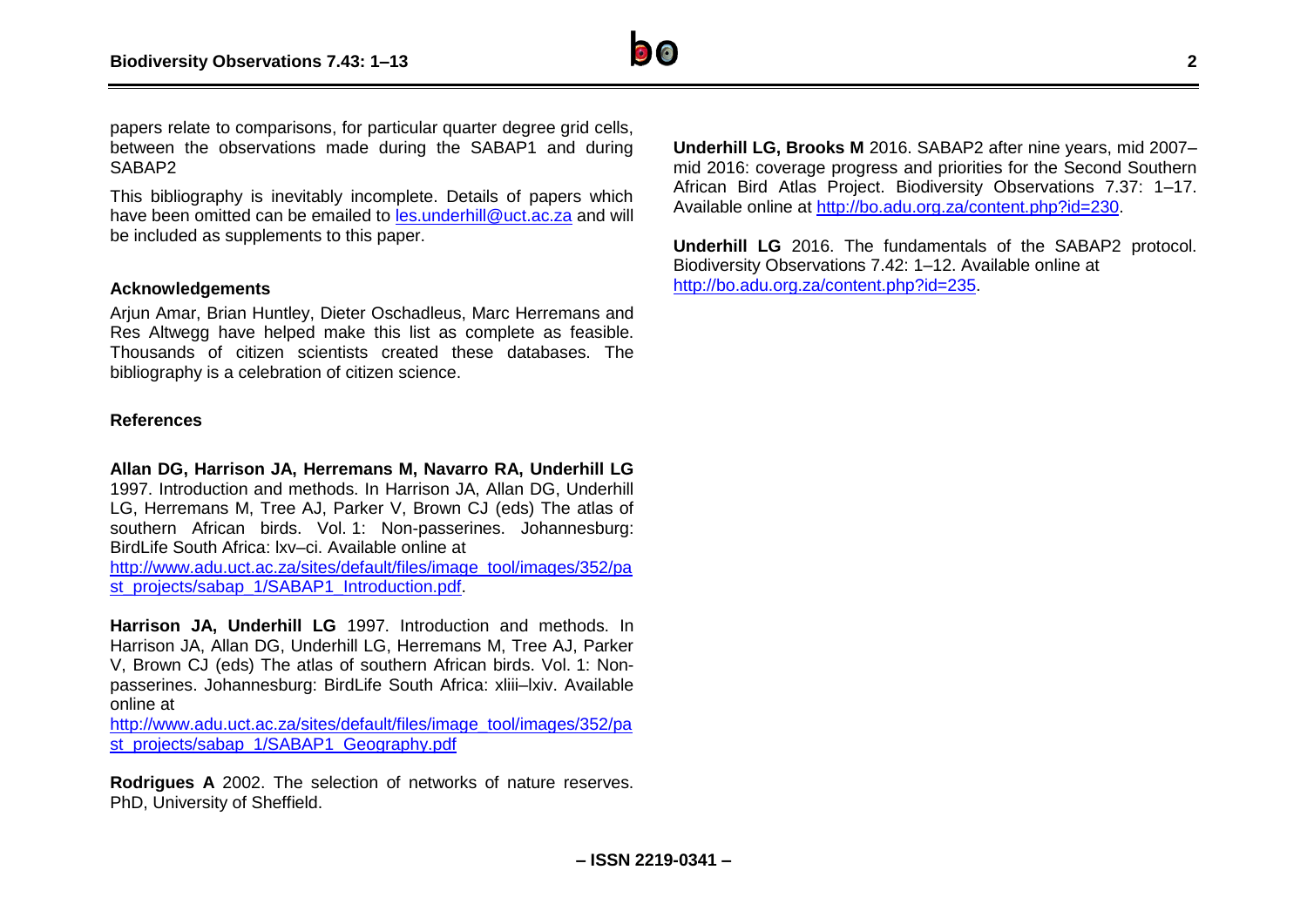

# **Bibliography of the Southern African Bird Atlas Projects**

*Papers and books*

**1988**

**Underhill LG, Hockey PAR** 1988. The potential of the Southern African Bird Atlas Project for long-term population monitoring. In: Macdonald IAW, Crawford RJM (eds) Long-term data series relating to southern Africa's renewable natural resources. South African National Scientific Programmes Report 157: 468–475.

#### **1989**

**Harrison JA** 1989. Atlassing as a tool in conservation, with special reference to the Southern African Bird Atlas Project. In: Huntley BJ (ed.) Biotic diversity in southern Africa. Cape Town: Oxford University Press: 157–169.

#### **1990**

**Brown CJ** 1990. Birds of the West Caprivi Strip, Namibia. Lanioturdus 25: 22–37.

**Underhill LG** 1990. Movements, site-faithfulness and biometrics of European Bee-eaters *Merops apiaster* in the southwestern Cape. Ostrich 61: 80–84.

#### **1991**

**Brown CJ** 1991. Birds of the Brandberg and Spitzkoppe. Lanioturdus 26: 25–29.

**McNeill L** 1991. Interpolation and smoothing of binomial data for the Southern African Bird Atlas Project. South African Statistical Journal 25: 120–136.

#### **1992**

**Harrison JA, Allan DG, Martinez P** 1992. The distribution and relative abundance of cranes in South Africa as assessed by bird atlas data. In: Porter DJ, Craven HS, Johnson DN, Porter MJ (eds), Proceedings of the First Southern African Crane Conference. Durban: Southern African Crane Foundation: 79-81.

**Underhill LG, Prys-Jones RP, Harrison JA, Martinez P** 1992. Seasonal patterns of occurrence of Palaearctic migrants in southern Africa using atlas data. Ibis 134 Supplement 1: 99–108.

#### **1993**

**Brown CJ** 1993. Birds of the upper Huab River catchment, Cunene Province. Lanioturdus 27: 40–46.

**Brown CJ** 1993. The birds of Owambo, Namibia. Madoqua 18: 147– 161.

**Navarro RA, Harrison JA, Allan DG, Zucchini W** 1993. Correlating relative abundance and rainfall: a timeseries analysis of checklists. Proceedings of the Pan-African Ornithological Congress 8: 379–388.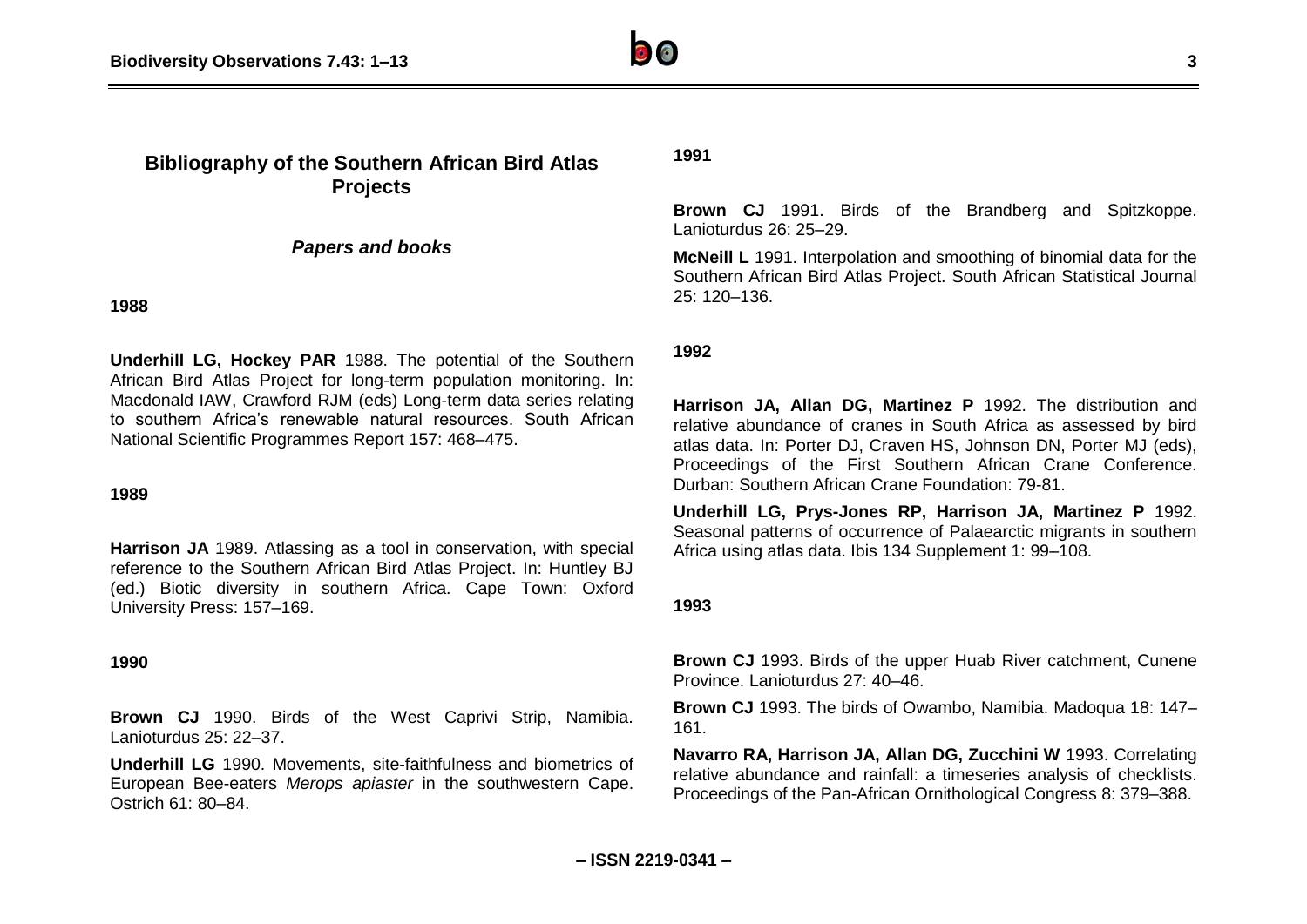

#### **1994**

**Harrison JA, Allan DG, van Hensbergen HJ** 1994. Automated habitat annotation of bird species lists – an aid to environmental consultancy. Ostrich 65: 316–328.

**Harrison JA, Navarro RA** 1994. Modelled reporting rates as indices of change in relative abundance with altitude and season. In: Hagemeijer EJM, Verstrael TJ (eds) Bird Numbers 1992: Proceedings of the 12th International Conference of the EBCC and EOAC. Voorburg, Heerlen, The Netherlands: Statistics Netherlands: 607–618.

**Allan DG** 1994. The abundance and movements of Ludwig's Bustard *Neotis ludwigii*. Ostrich 65: 95–105.

**Berruti A, Harrison JA, Navarro RA** 1994. Seasonal migration of terrestrial birds along the southern and eastern coasts of southern Africa. Ostrich 65: 54–65.

**Jenkins AR** 1994. The influence of habitat on the distribution and abundance of Peregrine and Lanner Falcons in South Africa. Ostrich 65: 281–290.

#### **1995**

**Harrison JA, Martinez P** 1995. Measurement and mapping of avian diversity in southern Africa: implications for conservation planning. Ibis 137: 410–417.

**Lombard AT** 1995. The problems with multi-species conservation: do hotspots, ideal reserves and existing reserves coincide? South African Journal of Zoology 30: 145–163.

**Robertson A, Simmons RE, Jarvis AM, Brown CJ** 1995. Can bird atlas data be used to estimate population size? A case study using Namibian endemics. Biological Conservation 71: 87–95.

#### **1996**

**Parker V** 1996. Modelling the distribution of bird species in Swaziland in relation to environmental variables. Ostrich 67: 105– 110.

#### **1997**

**Allan DG** 1997. Movements of the Blue Crane *Anthropoides paradisea* (Aves: Gruidae) in South Africa as assessed by bird-atlas data and road counts. Durban Museum Novitates 22: 43–52.

**Allan DG, Harrison JA, Navarro RA, van Wilgen BW, Thompson MW** 1997. The impact of commercial afforestation on bird populations in Mpumalanga province, South Africa: insights from the bird atlas data. Biological Conservation 79: 173–185.

**Brown CJ, Robson N, Yates M** 1997. Distribution, status and the first breeding record of Grey Kestrel in southern Africa. Journal of African Raptor Biology 10: 52–57.

**Dean WRJ, Siegfried WR** 1997. The protection of endemic and nomadic avian diversity in the Karoo, South Africa. South African Journal of Wildlife Research 27: 11–21.

**Dean WRJ** 1997. The distribution and biology of nomadic birds in the Karoo, South Africa. Journal of Biogeography 24: 769–779.

**Harrison JA, Allan DG, Underhill LG, Herremans M, Tree AJ, Parker V. Brown CJ** (eds) 1997. The atlas of southern African birds. Vol. 1: Non-passerines. Johannesburg: BirdLife South Africa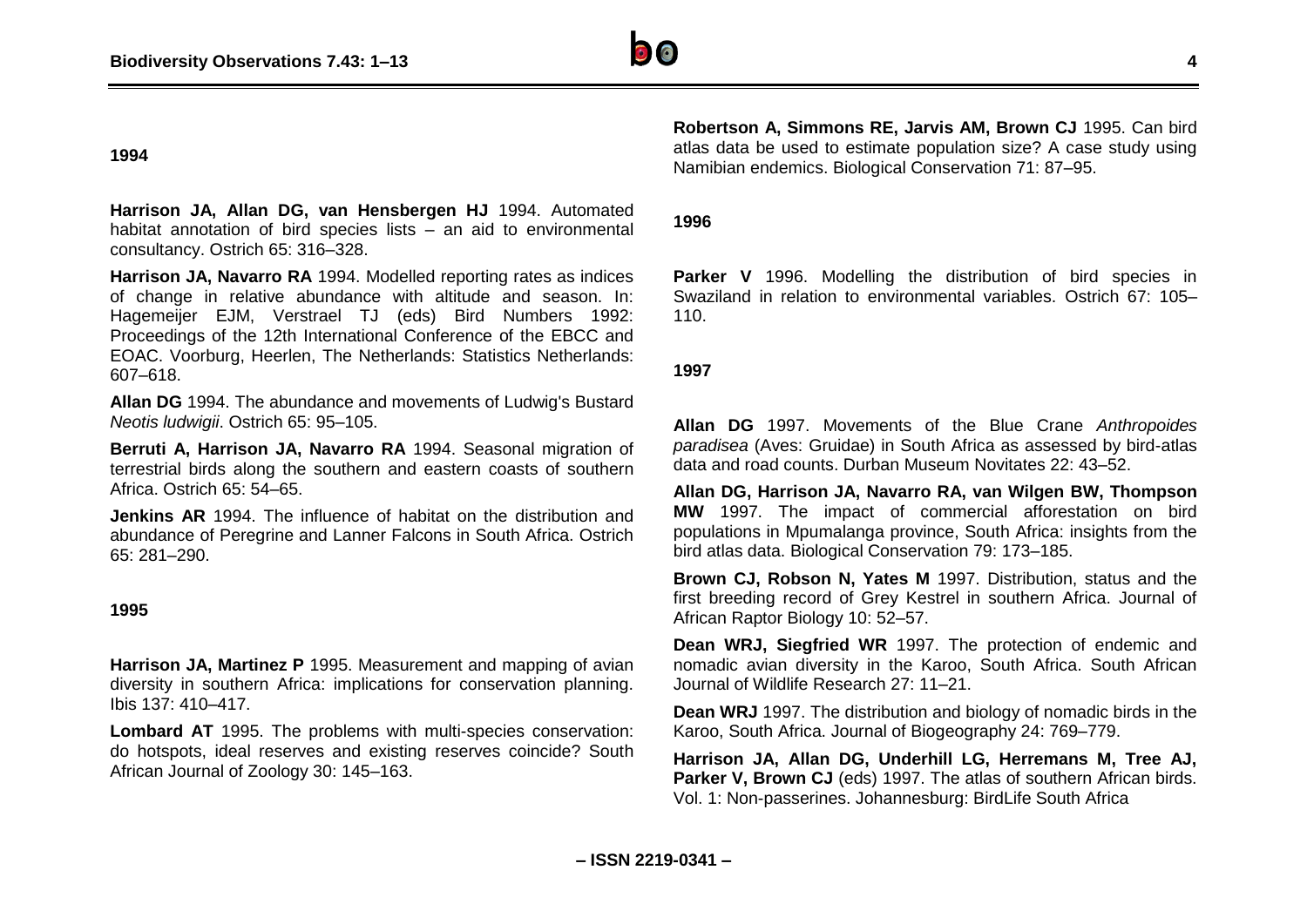

**Harrison JA, Allan DG, Underhill LG, Herremans M, Tree AJ, Parker V, Brown CJ** (eds) 1997. The atlas of southern African birds. Vol. 2: Passerines. Johannesburg: BirdLife South Africa

#### **1998**

**Barnard P, Brown CJ, Jarvis AM, Robertson A, van Rooyen L** 1998. Extending the Namibian protected area network to safeguard hotspots of endemism and diversity. Biodiversity and Conservation 7: 531–547.

**Barnes KN** (ed.) 1998. The Important Bird Areas of southern Africa. Johannesburg: BirdLife South Africa

**Brown CJ** 1998. Bird diversity. In Barnard, P (ed.) Biological diversity in Namibia – a country study. Windhoek: Namibia National Biodiversity Task Force: 155–162.

**Herremans M** 1998. Conservation status of birds in Botswana in relation to land use. Biological Conservation 86: 139–160.

**Robertson A, Jarvis AM, Brown CJ, Simmons RE** 1998. Avian diversity and endemism in Namibia: patterns from the Southern African Bird Atlas Project. Biodiversity and Conservation 7: 495–511.

**Underhill LG, Herremans M, Navarro RA, Harrison JA** 1998. Where do Palearctic migrant passerines concentrate in southern Africa during the austral summer? In: Spina F, Grattarola A (eds) Proceedings of the first meeting of the European Ornithologists' Union. Biologia e Conservazione della Fauna 102: 168–174.

#### **1999**

**Harrison JA, Navarro,R** 1999. Is size important? Preliminary implications from the Birds in Reserves Project for the Woodland

Biome. In: Adams NJ, Slotow RH (eds) Proceedings of the 22nd International Ornithological Congress, Durban. Johannesburg: BirdLife South Africa: 1538-1545.

**Herremans M, Philogene D, Underhill GD, Raijmakers JMH, Underhill LG, Johnson D, Bernitz H, Bernitz Z, Bowker MB, de Beer SJ** 1999. Description of a new taxon *brookei* of Levaillant's Cisticola *Cisticola tinniens* from the Western Cape, South Africa. Ostrich 70: 164–172.

**Parker V** 1999. The use of logistic regression in modelling the distribution of bird species in Swaziland. South African Journal of Zoology 34:39–47.

#### **2000**

**Barnes KN** (ed.) 2000. The Eskom Red Data Book of birds of South Africa, Lesotho and Swaziland. Johannesburg: BirdLife South Africa.

**Dean WRJ** 2000. Alien birds in southern Africa: what factors determine success? South African Journal of Science 96: 9–14.

**Dean WRJ** 2000. Factors affecting bird diversity patterns in the Karoo, South Africa. South African Journal of Science 96: 609–616.

**Underhill LG** 2000. Waders (Charadrii) from the northern hemisphere in southern Africa. In Ebbinge BS, Mazourov YuL, Tomkovich PS (eds) Heritage of the Russian Arctic: Research, conservation and international co-operation. Moscow: Ecopros Publishers: 476–482.

**Reyers B, van Jaarsveld AS, Kruger M** 2000. Complementarity as a biodiversity indicator strategy. Proceedings of the Royal Society of London B 267: 505–513.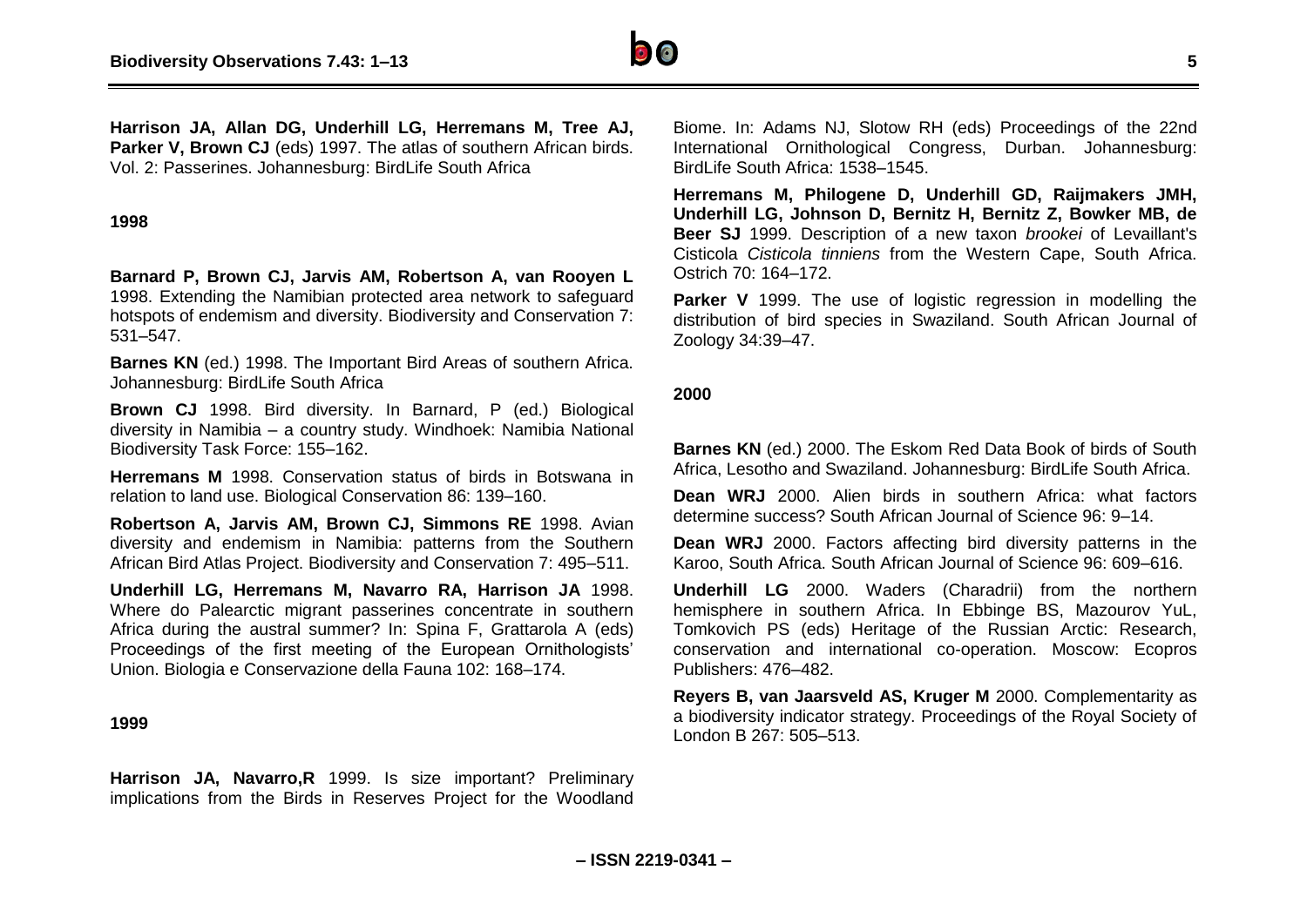#### **2001**

**Fairbanks DHK, Reyers B, van Jaarsveld AS** 2001. Species and environment representation: selecting reserves for the retention of avian diversity in KwaZulu-Natal, South Africa. Biological Conservation 98: 365–379.

**Gaston KJ, Rodrigues ASL, van Rensburg BJ, Koleff P, Chown SL** 2001. Complementary representation and zones of ecological transition. Ecology Letters 4: 4–9.

**Kemp AC, Herholdt JJ, White I, Harrison JA** 2001. Birds of the two largest national parks in South Africa: a method to generate estimate of population size for all species and assess their conservation ecology. South African Journal of Science 97: 393–403.

**Jarvis AM, Robertson A, Brown CJ, Simmons RE** 2001. Namibian avifaunal database. Directorate of Environmental Affairs, Ministry of Environment & Tourism: Windhoek.

#### **2002**

**Bonn A, Rodrigues ASL, Gaston KJ** 2002. Threatened and endemic species: are they good indicators of patterns of biodiversity on a national scale? Ecology Letters 5: 733–741.

**Fairbanks DHK, Kshatriya M, van Jaarsveld AS, Underhill LG** 2002. Scales and consequences of human land transformation on South African avian diversity and structure. Animal Conservation 8: 61–73.

**Reyers B, Fairbanks DHK, Wessels KJ, van Jaarsveld AS** 2002. A multicriteria approach to reserve selection: addressing long-term biodiversity maintenance. Biodiversity and Conservation 11: 769– 793.

**Rodrigues ASL, Gaston KJ** 2002. Rarity and conservation planning across geopolitical units. Conservation Biology 16: 674–682.

**van Rensburg BJ, Chown SL, Gaston KJ** 2002. Species richness, environmental correlates, and spatial scale; a test using South African birds. American Naturalist 159: 566–577.

**2003**

**Chown SL, van Rensburg BJ, Gaston KJ, Rodrigues ASL, van Jaarsveld AS** 2003. Species richness, human population size and energy: conservation implications at a national scale. Ecological Applications 13: 1233–1241.

**Gaston KJ, Rodrigues ASL** 2003. Reserve selection in regions with poor biological data. Conservation Biology 17: 188–195.

#### **2004**

**Bonn A. Storch D, Gaston KJ** 2004. Structure of the speciesenergy relationship. Proceedings of the Royal Society, London B. 271: 1685–1691.

**Fairbanks DHK** 2004. Regional land-use impacts affecting avian richness patterns in southern Africa – insights from historical avian atlas data. Agriculture, Ecosystems and Environment 101: 269–288.

**Lennon JJ, Koleff P, Greenwood JJD, Gaston KJ** 2004. Contribution of rarity and commonness to patterns of species richness. Ecology Letters 7: 81–87.

**McPherson JM, Jetz W, Rogers DJ** 2004. The effects of species' range sizes on the accuracy of distribution models: ecological phenomenon or statistical artefact? Journal of Applied Ecology 41: 811–823.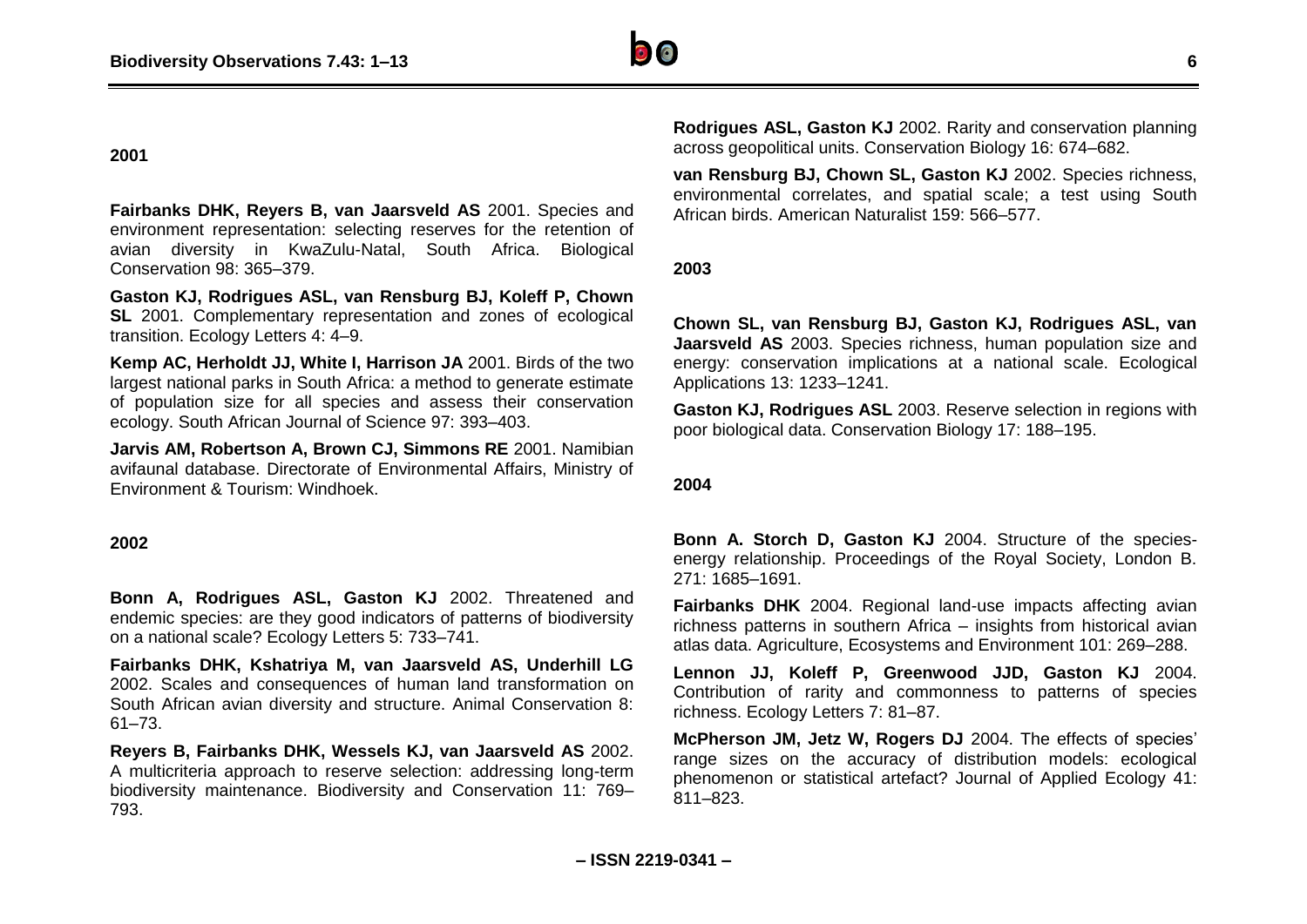

**Simmons RE, Barnard P, Dean WRJ, Midgley GF, Thuiller W, Hughes G** 2004. Climate change and birds: perspectives and prospects from southern Africa. Ostrich 75: 295–308.

**van Rensburg BJ, Erasmus BFN, van Jaarsveld AS, Gaston KJ, Chown SL** 2004. Conservation during times of change: correlations between birds, climate and people in South Africa. South African Journal of Science 100: 266–272.

**van Rensburg BJ, Koleff P, Gaston KJ, Chown SL** 2004. Spatial congruence of ecological transition at the regional scale in South Africa. Journal of Biogeography 31: 843–854.

#### **2005**

**Bonn A, Gaston KJ** 2005. Capturing biodiversity: selecting priority areas for conservation using different criteria. Biodiversity and Conservation 14: 1083–1100.

**Hockey PAR, Dean WRJ, Ryan PG** (eds) 2005. Roberts birds of southern Africa. 7th ed. Cape Town: John Voelcker Bird Book Fund.

#### **2006**

**Evans KL, Rodrigues ASL, Chown SL, Gaston KJ** 2006. Protected areas and regional avian species richness in South Africa. Biology Letters 2: 184–188.

**Evans KL, van Rensburg BJ, Gaston KJ, Chown SL** 2006. People, species richness and human population growth. Global Ecology and Biogeography 15: 625–636.

**Oschadleus HD, Underhill LG** 2006. Range expansion of the Redbilled Quelea, *Quelea quelea*, into the Western Cape, South Africa. South African Journal of Science 102: 12–14.

#### **2007**

**Erni B, Altwegg R, Underhill LG** 2007. An index to compare geographical distributions of species. Diversity and Distributions 13: 829–835.

**McPherson JM, Jetz W** 2007. Effect of species' ecology on the accuracy of distribution models. Ecography. 30: 135–151

**McPherson JM, Jetz W** 2007. Type and spatial structure of distribution data and the perceived determinants of geographical gradients in ecology: the species richness of African birds. Global Ecology and Biogeography.

**Peacock MP, van Rensburg BJ, Robertson MP** 2007. The distribution and spread of the invasive alien Common Myna,*Acridotheres tristis* L. (Aves: Sturnidae), in southern Africa. South African Journal of Science 103: 465–473.

#### **2008**

**Altwegg R, Wheeler M, Erni B** 2008. Climate and the range dynamics of species with imperfect detection. Biology Letters 4: 581– 584.

**Cumming GS, Hockey PAR, Bruinzeel LW, du Plessis MA** 2008. Wild bird movements and avian influenza risk mapping in southern Africa. Ecology and Society 13: 26. URL [online URL: [http://www.ecologyandsociety.org/vol13/iss2/art26/\]](http://www.ecologyandsociety.org/vol13/iss2/art26/)

**Greve M, Gaston KJ, van Rensburg BJ, Chown SL** 2008. Environmental factors, regional body size distributions and spatial variation in body size of local avian assemblages. Global Ecology and Biogeography 17: 514–523.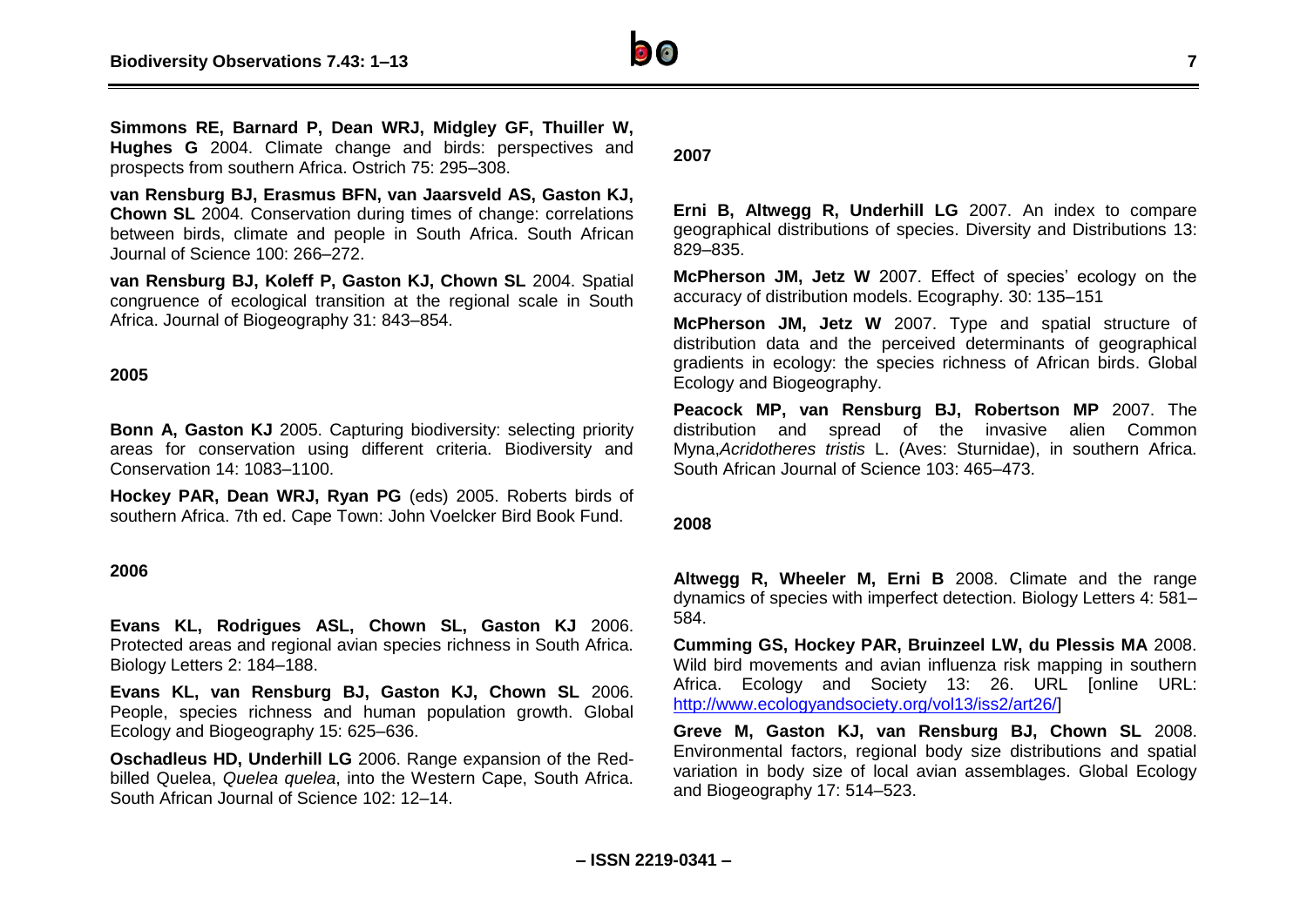

**Harrison JA, Underhill LG, Barnard P** 2008. The seminal legacy of the Southern African Bird Atlas Project. South African Journal of Science 102: 82–84.

**Hugo S, van Rensburg BJ** 2008. The maintenance of a positive spatial correlation between South African bird species richness and human population density. Global Ecology and Biogeography 17:, 611–621.

**Okes NC, Hockey PAR, Cumming GS** 2008. Habitat use and life history as predictors of bird responses to habitat change. Conservation Biology 22:151–162.

#### **2009**

**van Rensburg BJ, Levin N, Kark S** 2009. Spatial congruence between ecotones and range-restricted species: implications for conservation biogeography at the sub-continental scale. Diversity and Distributions 15: 379–389.

#### **2010**

**Huntley B, Barnard P, Altwegg R, Chambers L, Coetzee BWT, Gibson L, Hockey PAR, Hole DG, Midgley GF, Underhill LG, Willis SG** 2010. Beyond bioclimatic envelopes: Dynamic species' range and abundance modelling in the context of climatic change. Ecography 33: 621–626.

#### **2012**

**Altwegg R, Broms K, Erni B, Barnard P, Midgley GF, Underhill LG** 2012. Novel methods reveal shifts in migration phenology of Barn

Swallows in South Africa. Proceedings of the Royal Society of London B 279: 1485–1490.

**Huntley B, Altwegg R, Barnard P, Collingham YC, Hole DG** 2012. Modelling relationships between species spatial abundance patterns and climate. Global Ecology and Biogeography 21: 668–681.

**Huntley B. Barnard P** 2012. Potential impacts of climatic change on southern African birds of fynbos and grassland biodiversity hotspots. Diversity and Distributions 18: 769–781.

#### **2013**

**Bled F, Nichols JD, Altwegg R** 2013. Dynamic occupancy models for analyzing species' range dynamics across large geographic scales. Ecology and Evolution 3: 4896–4909.

**Huntley B, Allen JRM, Barnard P, Collingham YC, Holliday PR** 2013. Species' distribution models indicate contrasting late-Quaternary histories for southern and northern hemisphere bird species. Global Ecology and Biogeography 22: 277–288.

#### **2014**

**Altwegg R, West AG, Gillson L, Midgley GF** 2014. Impacts of climate change in the Greater Cape Floristic Region. In: Allsopp N, Colville JF, Verboom GA (eds) Fynbos: Ecology, Evolution and Conservation of a Megadiverse Region. Oxford University Press, Oxford: 299–320.

**Broms KM, Johnson DS, Altwegg R, Conquest LL** 2014. Spatial occupancy models applied to atlas data show Southern Ground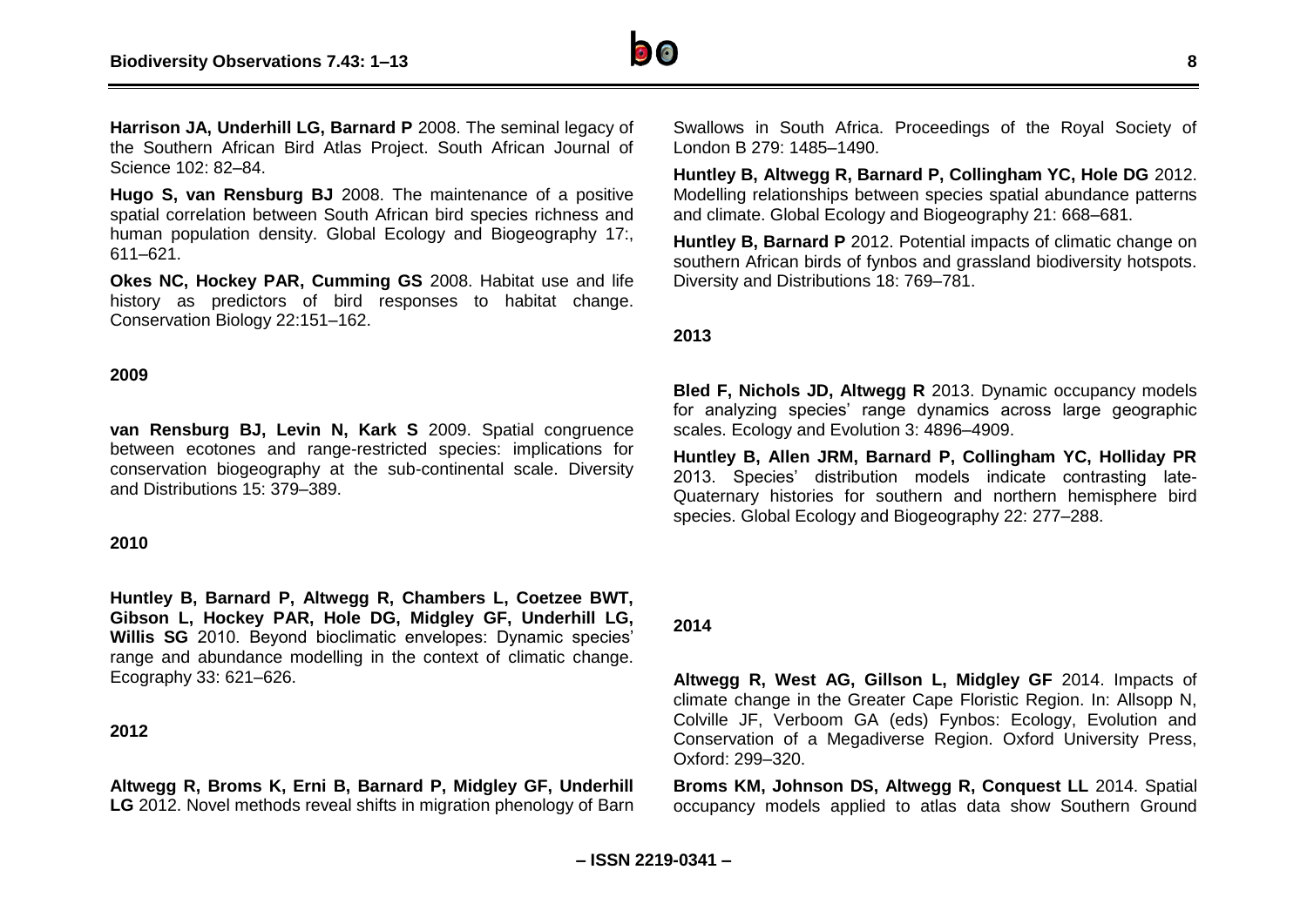

Hornbills strongly depend on protected areas. Ecological Applications 24: 363–374.

**Collingham YC, Huntley B, Altwegg R, Barnard P, Beveridge OS, Gregory RD, Mason LR, Oschadleus HD, Simmons RE, Willis SG, Green RE** 2014. Prediction of mean adult survival rates of southern African birds from demographic and ecological covariates. Ibis 156: 741–754.

**Hofmeyr SD, Symes CT, Underhill LG** 2014. Secretarybird *Sagittarius serpentarius* population trends and ecology: insights from South African citizen science data. PLoS ONE 9(5): e96772

**Huntley B, Midgley GF, Barnard P, Valdes PJ** 2014. Sub-orbital climatic variability and centres of biological diversity in the Cape region of southern Africa. Journal of Biogeography, 41, 1338–1351.

#### **2015**

**Bussière EMS, Underhill LG, Altwegg R** 2015. Patterns of bird migration phenology in South Africa suggest northern hemisphere climate as the most consistent driver of change. Global Change Biology 21: 2179–2190.

**Marnewick MD, Retief EF, Theron NT, Wright DR, Anderson TA** 2015. Important Bird and Biodiversity Areas of South Africa. Johannesburg: BirdLife South Africa.

**Péron G. Altwegg R** 2015a Departures from the energy-biodiversity relationship in South African passerines: are the legacies of past climates mediated by behavioral constraints on dispersal? PloS ONE 10; e0133992.

**Péron G. Altwegg R** 2015b. Low vertebrate diversity in the fynbos plant diversity hotspot: the Quaternary legacy hypothesis discussed using current Passeriformes distributions. Ecography 38: 992–997.

**Péron G, Altwegg R** 2015c. The abundant centre syndrome and species distributions: insights from closely related species pairs in southern Africa. Global Ecology and Biogeography 24: 215–225.

**Péron G, Altwegg R** 2015d. Twenty-five years of change in southern African passerine diversity: non-climatic factors of change. Global Change Biology 21: 3347–3355.

**Taylor MR, Peacock F, Wanless RM (eds)** 2015. The 2015 Eskom Red Data Book of birds of South Africa, Lesotho ans Swaziland. BirdLife South Africa, Johannesburg.

**Seymour CL, Simmons RE, Joseph GS, Slingsby JA** 2015. On bird functional diversity: species richness and functional differentiation show contrasting responses to rainfall and vegetation structure in an arid landscape. Ecosystems 18: 971–984.

**Wright D, Knight AT, Keene M, Underhill LG** 2015. Understanding the motivations and satisfactions of volunteers to improve the effectiveness of citizen science programs. Society & Natural Resources 28: 1013–1029.

#### **2016**

**Amar A, Cloete D, Whittington M** 2016. Using independent nest survey data to validate changes in reporting rates of Martial Eagles between the Southern African Bird Atlas Project 1 and 2. Ostrich 87:  $1 - 5$ .

**Broms KM, Hooten MB, Johnson DS, Altwegg R, Conquest LL** 2016. Dynamic occupancy models for explicit colonization processes. Ecology 97: 194–204.

**Clark AE, Altwegg R, Ormerod JT** 2016. A variational Bayes approach to the analysis of occupancy models. Plos One 11:e0148966.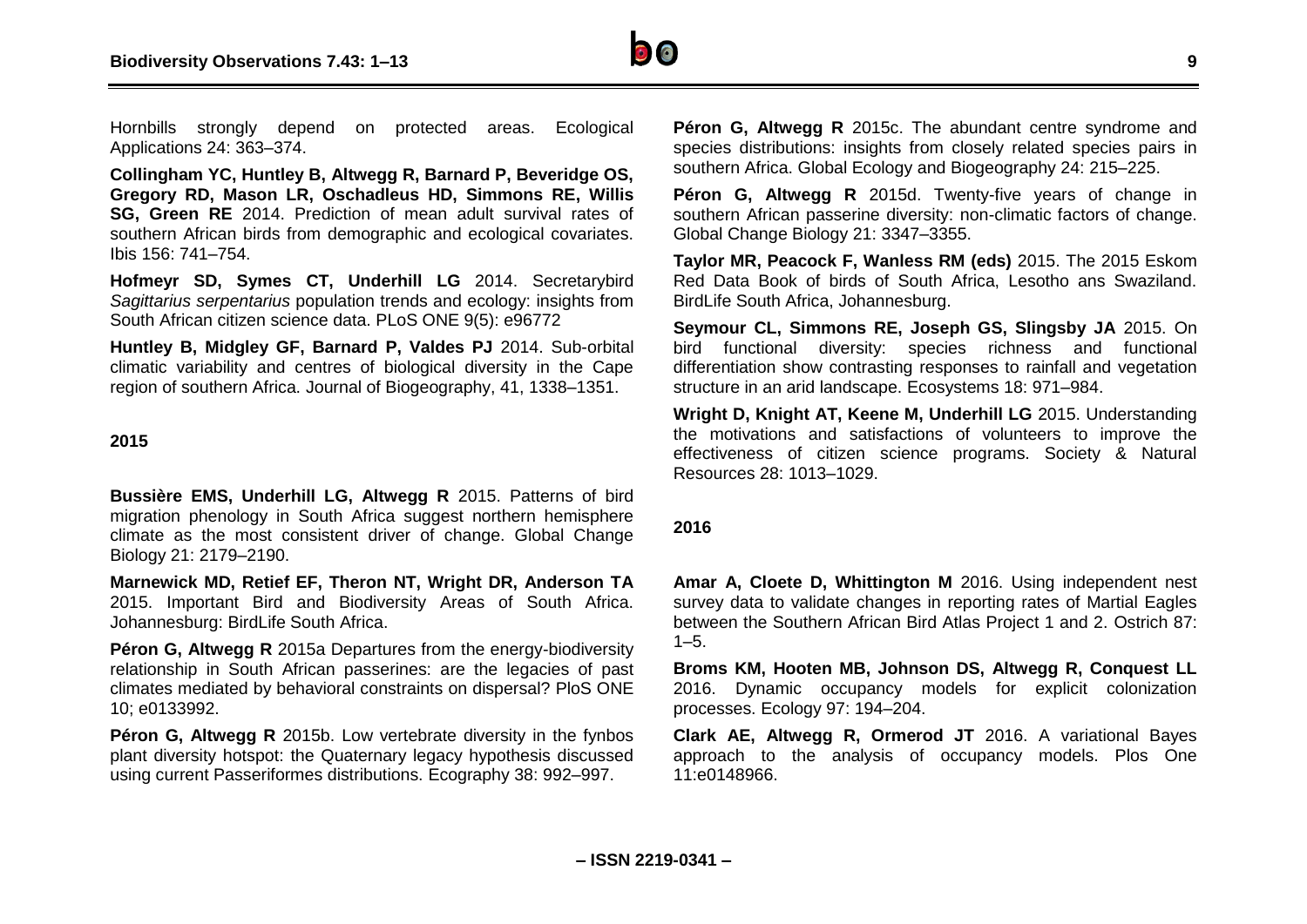

**Cunningham S, Madden C, Barnard P, Amar A** 2016. Electric crows: power lines, climate change and the emergence of a native invader. Diversity & Distributions 22:17-29.

**Huntley B, Collingham YC, Singarayer JS, Valdes PJ, Barnard P, Midgley GF, Altwegg R, Ohlemüller R** 2015. Explaining patterns of avian diversity and endemicity: climate and biomes of southern Africa over the last 140,000 years. Journal of Biogeography 43: 874–886.

**Lee ATK, Barnard P** 2016. Endemic birds of the Fynbos biome: a conservation assessment and impacts of climate change. Bird Conservation International 26: 52–68.

**Péron G, Altwegg R, Jamie GA, Spottiswoode C** 2016. Coupled range dynamics of brood parasites and their hosts responding to climate and vegetation changes. Journal of Animal Ecology in press

## *PhD and MSc theses which have made extensive use of Southern African Bird Atlas Project data*

**Allan, David G** 1994. Aspects of the biology and conservation status of the Blue Crane *Anthropoides paradiseus*, and the Ludwig's *Neotis ludwigii* and Stanley's *N. denhami stanleyi* Bustards in southern Africa. MSc, University of Cape Town. Available online at http://open.uct.ac.za/bitstream/handle/11427/6218/thesis\_sci\_1993 allan d g.pdf?sequence=1

**Broms, Kristin M** 2013. Using presence-absence data on areal units to model the ranges and range shifts of select South African bird species. PhD Dissertation. University of Washington, Seattle, Washington, USA. Available online at

[https://digital.lib.washington.edu/researchworks/bitstream/handle/177](https://digital.lib.washington.edu/researchworks/bitstream/handle/1773/24102/Broms_washington_0250E_12315.pdf) [3/24102/Broms\\_washington\\_0250E\\_12315.pdf](https://digital.lib.washington.edu/researchworks/bitstream/handle/1773/24102/Broms_washington_0250E_12315.pdf)

**Cloete, Daniël** 2013. Investigating the declines of the Martial Eagles in South Africa. MSc, University of Cape Town. Available online at [http://open.uct.ac.za/bitstream/handle/11427/6604/thesis\\_sci\\_2013\\_](http://open.uct.ac.za/bitstream/handle/11427/6604/thesis_sci_2013_cloete_d.pdf?sequence=1) [cloete\\_d.pdf?sequence=1](http://open.uct.ac.za/bitstream/handle/11427/6604/thesis_sci_2013_cloete_d.pdf?sequence=1)

**Dean, W Richard J** 1995. Where birds are rare or fill the air: the protection of the endemic and nomadic avifaunas of the Karoo. PhD, University of Cape Town. Available online at

http://open.uct.ac.za/bitstream/handle/11427/9674/thesis\_sci\_1995 dean\_wri.pdf?sequence=1

**Erni, Birgit** 2000. Analysis of distribution maps from bird atlas data: dissimilarities between species, continuity within ranges and smoothing of distribution maps. MSc, University of Cape Town. Available online at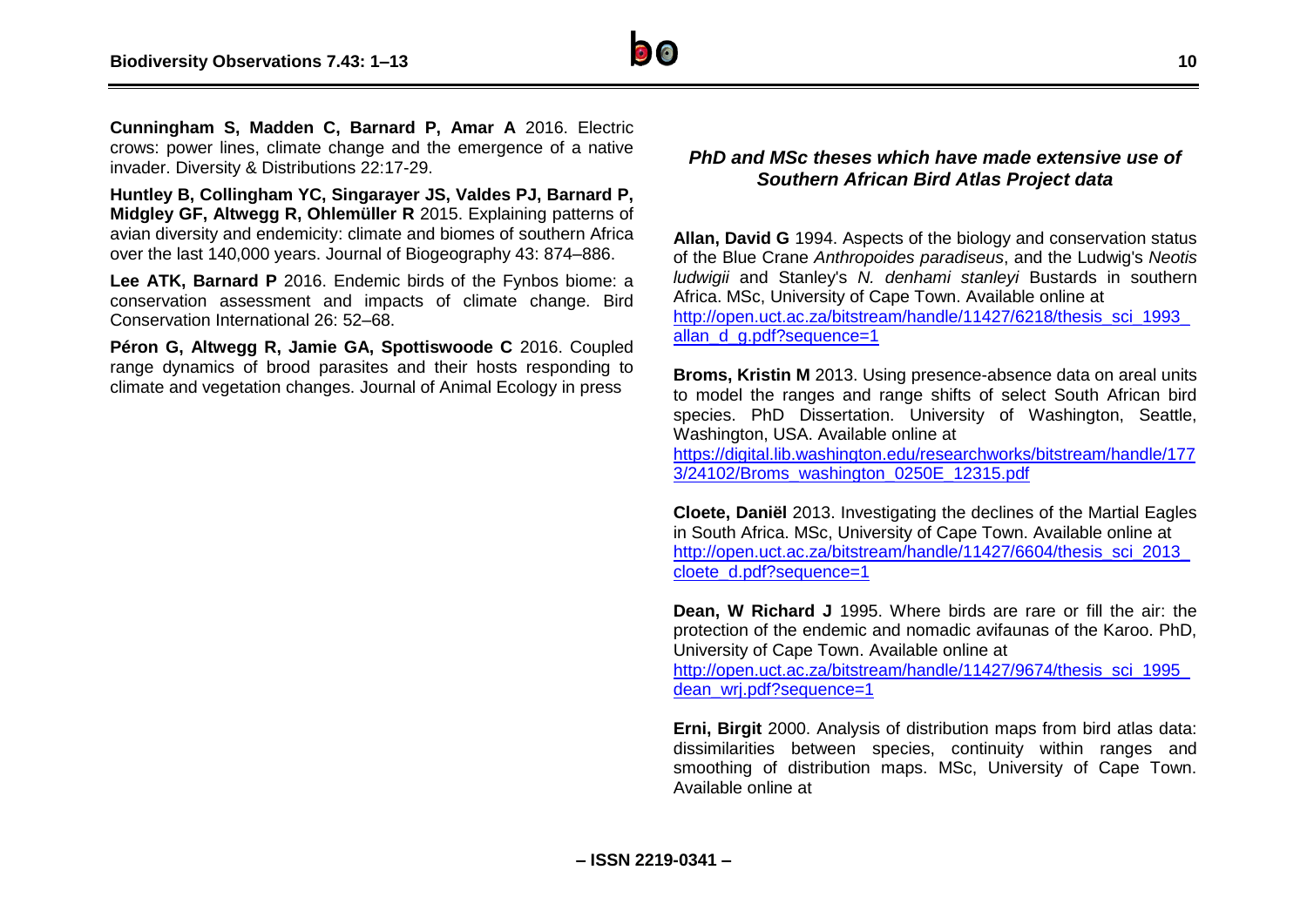

#### [http://open.uct.ac.za/bitstream/handle/11427/14721/thesis\\_sci\\_1998](http://open.uct.ac.za/bitstream/handle/11427/14721/thesis_sci_1998_erni_birgit.pdf?sequence=1) erni\_birgit.pdf?sequence=1

**Greve, Michelle** 2007. Avifaunal responses to environmental conditions and land-use changes in South Africa: diversity, composition and body size. MSc, Stellenbosch University.

**Harrison, James A** 1993 Southern African Bird Atlas Project and its relevance to nature conservation. MSc, University of Stellenbosch.

**Hofmeyr, Sally** 2012. Impacts of environmental change on large terrestrial bird species in South Africa: insights from citizen science data. PhD, University of Cape Town. Available online at [http://open.uct.ac.za/bitstream/handle/11427/12306/thesis\\_sci\\_2012](http://open.uct.ac.za/bitstream/handle/11427/12306/thesis_sci_2012_hofmeyr_s.pdf?sequence=1) hofmeyr\_s.pdf?sequence=1

**Little, Francesca** 2003. The smooth is better than the rough: an exploitation of reporting rate information in southern African bird atlas data. PhD, University of Cape Town. Available online at [http://open.uct.ac.za/bitstream/handle/11427/8592/thesis\\_sci\\_2003\\_l](http://open.uct.ac.za/bitstream/handle/11427/8592/thesis_sci_2003_little_f.pdf?sequence=1) [ittle\\_f.pdf?sequence=1](http://open.uct.ac.za/bitstream/handle/11427/8592/thesis_sci_2003_little_f.pdf?sequence=1)

**Loftie-Eaton, Megan** 2014. Geographic range dynamics of South Africa's bird species. MSc, University of Cape Town

**Madden, Chrissie** 2013. Understanding the impacts of corvids on biodiversity. MSc, University of Cape Town.

**McNeill, Lindsay** 1994. Topics in interpolation and smoothing of spatial data. PhD, University of Cape Town. Available online at [http://open.uct.ac.za/bitstream/handle/11427/15969/thesis\\_sci\\_1994](http://open.uct.ac.za/bitstream/handle/11427/15969/thesis_sci_1994_mcneill_lindsay.pdf?sequence=1) mcneill\_lindsay.pdf?sequence=1

**McPherson, Jana** 2005. Investigating the utility of correlative distribution models to conservation science and macroecology. PhD, University of Oxford.

**Mostert, Esther A** 2012. Prioritising bird species of special concern monitoring and conservation action in protected areas. MSc, University of Cape Town. Available online at [http://open.uct.ac.za/bitstream/handle/11427/10784/thesis\\_sci\\_2012](http://open.uct.ac.za/bitstream/handle/11427/10784/thesis_sci_2012_mostert_e.pdf?sequence=1)

[\\_mostert\\_e.pdf?sequence=1](http://open.uct.ac.za/bitstream/handle/11427/10784/thesis_sci_2012_mostert_e.pdf?sequence=1)

**Parker, Vincent** 1995. Statistical analysis of bird atlas data from Swaziland. MSc, University of Cape Town. Available online at [http://open.uct.ac.za/bitstream/handle/11427/20195/thesis\\_sci\\_1995](http://open.uct.ac.za/bitstream/handle/11427/20195/thesis_sci_1995_parker_vincent.pdf?sequence=1) parker\_vincent.pdf?sequence=1

**Rodrigues, Ana** 2002. The selection of networks of nature reserves. PhD, University of Sheffield.

**van Rensburg, Berndt J** 2002. Macro-ecology of avian assemblages in South Africa. PhD, University of Pretoria.

**van Schaik, Hanneke J** 2009. Impact of elephants (*Loxodonta africana*) on bird diversity in southern Africa. MSc, University of Wageningen.

**Wright, Dale** 2011. Evaluating a citizen science research programme: understanding the people who make it possible. MSc, with distinction, University of Cape Town. Available online at [http://open.uct.ac.za/bitstream/handle/11427/10904/thesis\\_sci\\_2011](http://open.uct.ac.za/bitstream/handle/11427/10904/thesis_sci_2011_wright_d.pdf?sequence=1) wright\_d.pdf?sequence=1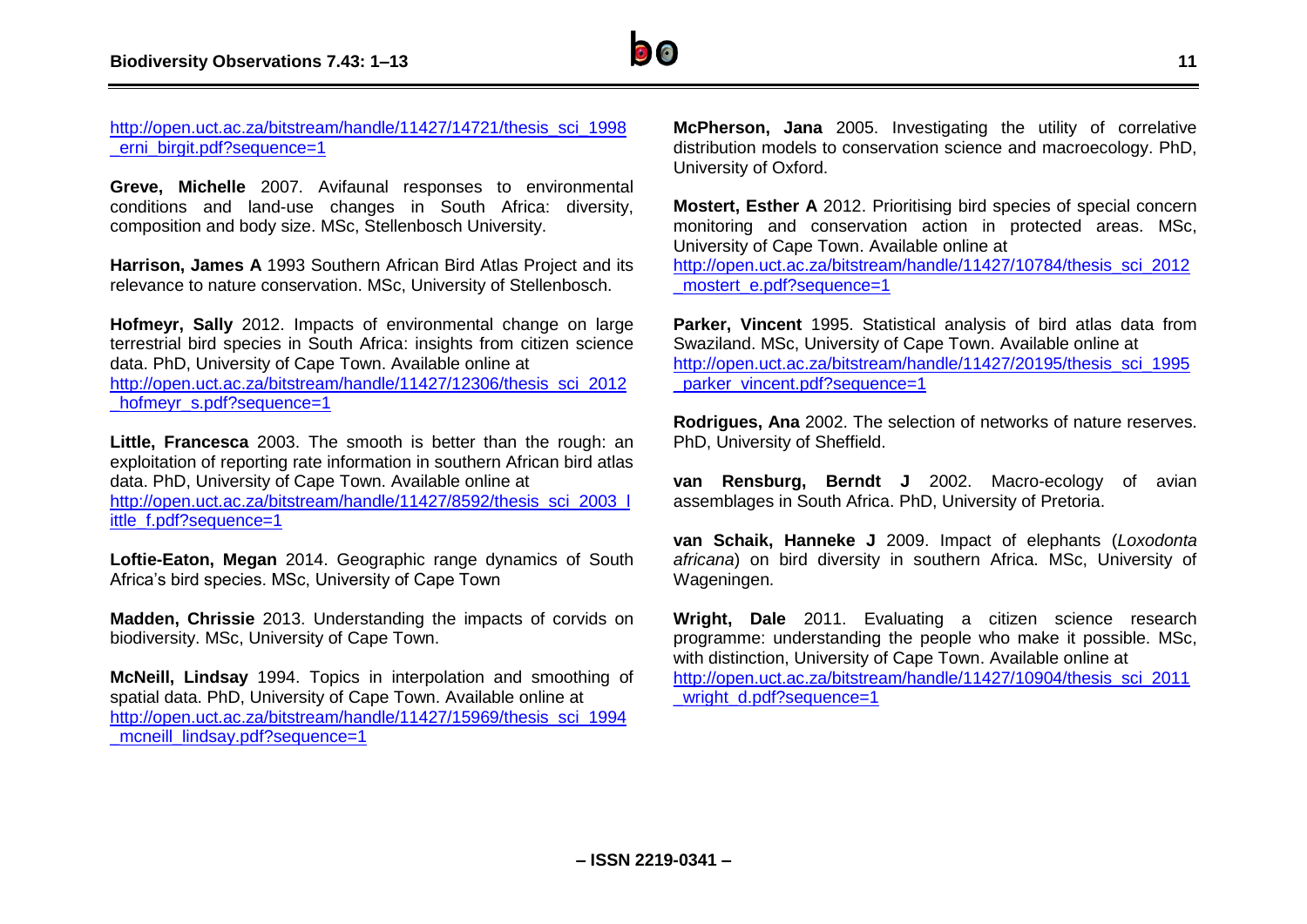

## *Papers in Biodiversity Observations/Ornithological Observations*

**Ainsley J** 2016. The SABAP2 "Four Degrees Blue" project: the challenge to obtain at least 11 checklists in 576 pentads. Biodiversity Observations 7.36: 1–7. Available online at [http://bo.adu.org.za/content.php?id=232.](http://bo.adu.org.za/content.php?id=232)

**Carter J** 2012. Somerset West - SABAP1 and SABAP2 compared. Ornithological Observations 3: 253–267. Available online at [http://bo.adu.org.za/content.php?id=72.](http://bo.adu.org.za/content.php?id=72)

**de Swardt DH** 2012. 2925BD Hagesdam – SABAP1 and SABAP2 compared. Ornithological Observations 3: 109–122. Available online at [http://bo.adu.org.za/content.php?id=51.](http://bo.adu.org.za/content.php?id=51)

**de Swardt DH** 2014. A comparative analysis of SABAP2 data for the Free State National Botanical Gardens and the Valley of Seven Dams Conservancy, Bloemfontein. Ornithological Observations 5: 1– 8. Available online at [http://bo.adu.org.za/content.php?id=106.](http://bo.adu.org.za/content.php?id=106)

**de Swardt DH** 2014. Bird distribution changes in the Lydenburg area, Mpumalanga (2530AB Lydenburg and 2530BA Long Tom Pass) using SABAP data to compare with historical data: a period since the 1980s. Ornithological Observations 5: 431–439. Available online at

[http://bo.adu.org.za/content.php?id=158.](http://bo.adu.org.za/content.php?id=158)

**Loftie-Eaton M** 2015. Comparing reporting rates between the First and Second Southern African Bird Atlas Projects. Ornithological Observations 6: 1–11. Available online at [http://bo.adu.org.za/content.php?id=163.](http://bo.adu.org.za/content.php?id=163)

**McKenzie D** 2012. Reporting rate comparisons for birds in the Nelspruit area – SABAP1 vs SABAP2. . Ornithological Observations 2: 22–31. Available online at [http://bo.adu.org.za/content.php?id=17.](http://bo.adu.org.za/content.php?id=17)

**Oschadleus HD** 2014. Range limits of the Sociable Weaver. Ornithological Observations 6: 19–23. Available online at [http://bo.adu.org.za/content.php?id=166.](http://bo.adu.org.za/content.php?id=166)

**Retief EF** 2013. 2528AB Pienaarsrivier – Analysis of SABAP1 and SABAP2 data for the quarter degree square. Ornithological Observations 4: 107–118. Available online at [http://bo.adu.org.za/content.php?id=92.](http://bo.adu.org.za/content.php?id=92)

**Underhill LG** 2016. The fundamentals of the SABAP2 protocol. Biodiversity Observations 7.42: 1–12. Available online at [http://bo.adu.org.za/content.php?id=235.](http://bo.adu.org.za/content.php?id=235)

**Underhill LG, Harebottle DM, Brooks M** 2012. Second Southern African Bird Atlas Project (SABAP2): Progress report to 6 December 2012. Ornithological Observations 3: 243–250. Available online at [http://bo.adu.org.za/content.php?id=232.](http://bo.adu.org.za/content.php?id=232)

**Underhill LG, Spiby J, Fox G** 2014. SABAP2 shows that the Common Myna *Acridotheres tristis* is using the towns and villages as stepping stones to spread across South Africa. Ornithological Observations 5: 453–456. Available online at [http://bo.adu.org.za/content.php?id=160.](http://bo.adu.org.za/content.php?id=160)

**Underhill LG, Brooks M** 2014. Preliminary summary of changes in bird distributions between the First and Second Southern African Bird Atlas Projects (SABAP1 and SABAP2). Ornithological Observations 5: 258–293. Available online at [http://bo.adu.org.za/content.php?id=134.](http://bo.adu.org.za/content.php?id=134)